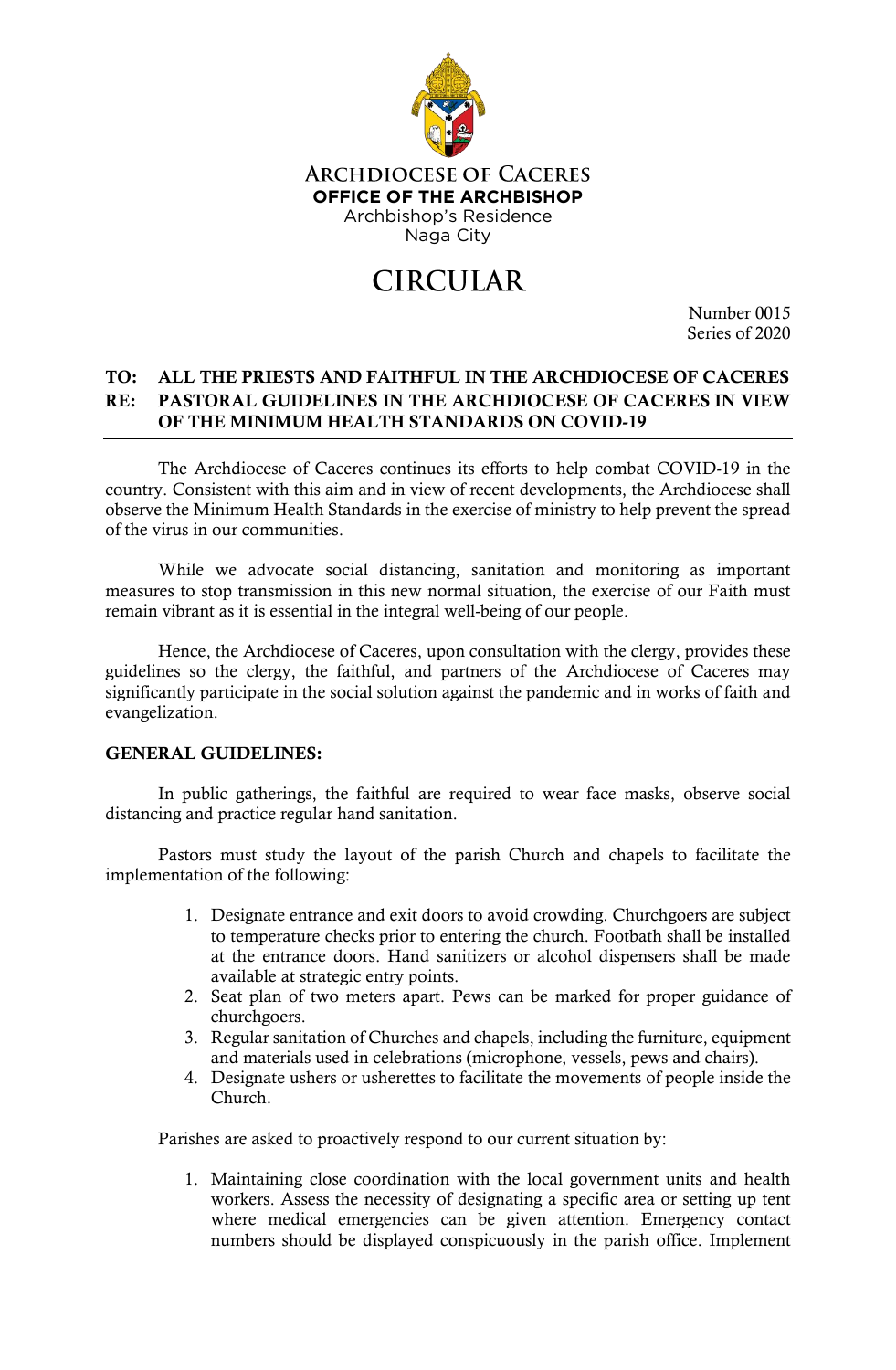such other practical means necessary to ensure safe communal activities inside the Church.

- 2. Reaching out to all parishioners by maximizing the use of digital media such as livestream, community radio, public sound system.
- 3. Strengthening communal efforts initiated in families and small Christian communities.

Families are encouraged to pray together before their altars at home. Parents can initiate the reading of the Gospel with their children. Seniors with health issues who are asked to stay home, may attend Mass through media and share to their families their reflections about the Gospel.

## A. CELEBRATION OF THE HOLY MASS

- 1. PUBLIC MASSES may be celebrated subject to the current health situation of the community. But in all cases, the guidelines of social distancing, sanitation and monitoring must be observed.
- 2. Churches must accommodate only such number of churchgoers where churchgoers will be seated two (2) meters apart.
- 3. The Church grounds can be used to accommodate the faithful if weather permits.
- 4. In parish churches where space is very limited, the use of church grounds and open space is recommended.
- 5. Pastors may hold additional Masses to accommodate parishioners and avoid crowding per Mass.
- 6. The duration of the celebration may be shortened to lessen the exposure of the minister and the faithful.
- 7. Concelebration of priests may be allowed at the sanctuary with limited number and social distancing.
- 8. Servers and extraordinary ministers must also observe social distancing. Their number must be limited only for essential services during the mass.
- 9. Holding hands when praying the Lord's Prayer and when giving the sign of peace during the Mass are discouraged.
- 10. During communion, ministers must use face mask and gloves in distribution. Sanitation of hand before distribution is necessary.
- 11. Communion by the hand must be observed at all celebrations.
- 12. Communion by rows is highly encouraged.
- 13. Vessels and linens may be placed at the credence table near the altar in order to limit the movements and numbers of servers.
- 14. For offerings, physical contact should be avoided. To do this, churches may place collection boxes, use collections bags with stick or encourage electronic transfers for donations.
- 15. Veneration of sacred objects and images by kissing or touching is strictly prohibited.

### a. Funeral Masses

The faithful during funeral masses should also observe social distancing and wearing of mask. The use of pall (white cloth) during the funeral mass shall be excluded in the rites.

## b. Celebration of Marriage

Marriage celebration shall observe social distancing, limited by the church'sseating capacity and such number as advised by the local government.

### c. Fiesta Masses and Other Celebrations of Holy Mass

1. Fiesta Masses must be celebrated observing social distancing and wearing of mask.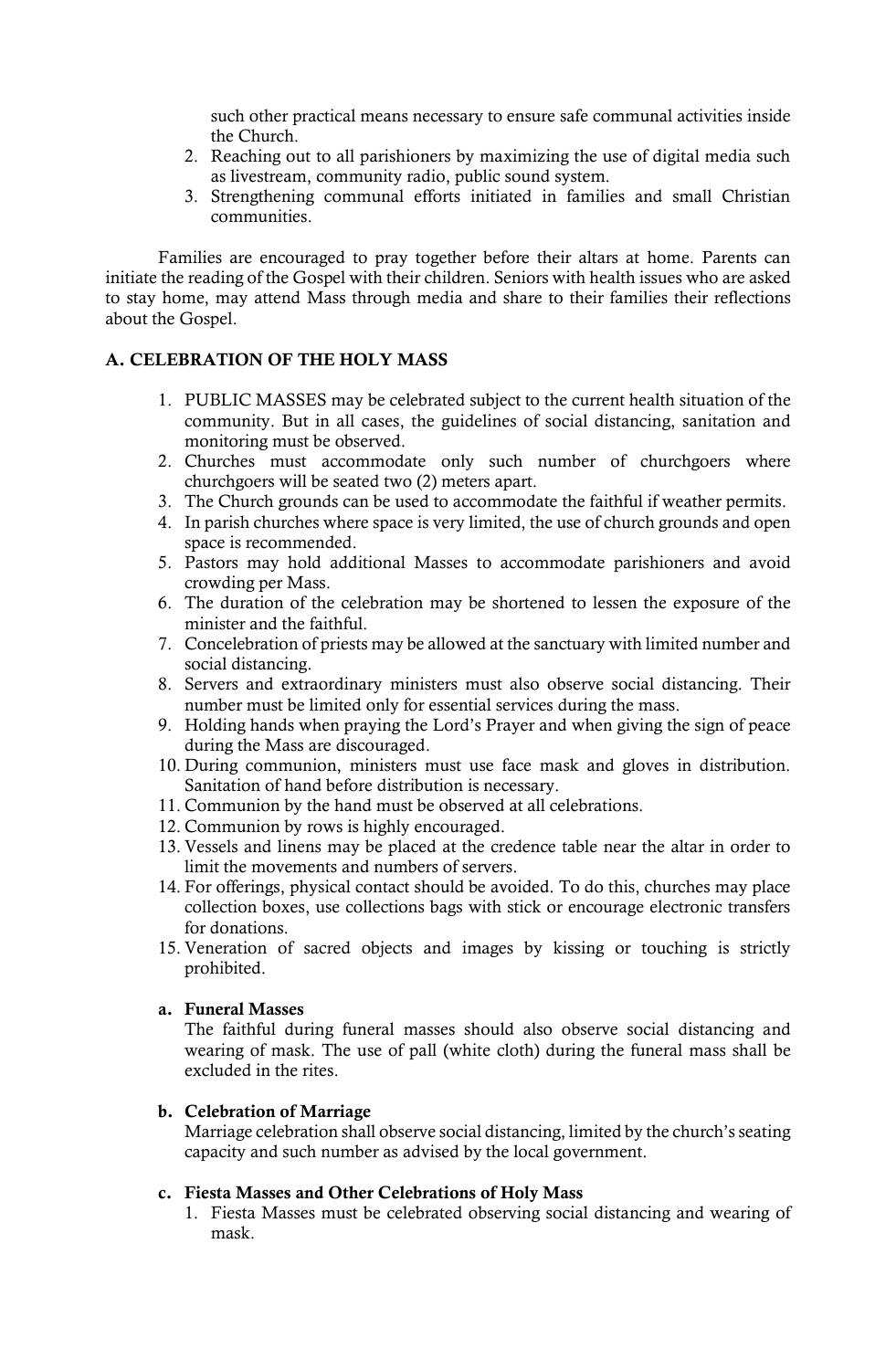- 2. The parish shall coordinate with the LGU or Barangay for proper implementation.
- 3. Baptism by cluster may also be administered provided the Church or chapel can accommodate them while observing social distancing and limited to two sponsors only per child. The parents shall be reminded of their primary responsibility to ensure the safety of the child during baptism.

# B. BAPTISM

- 1. Individual baptism is highly encouraged with only the parents and two sponsors present.
- 2. Baptism by cluster may also be administered provided the Church or chapel can accommodate them while observing social distancing and limited to two sponsors only per child. The parents shall be reminded of their primary responsibility to ensure the safety of the child during baptism.
- 3. The signing of the cross on the forehead during baptism must be limited to the cleric and the parents.
- 4. In the anointing of chrism, cotton balls should be used once for each candidate for baptism. Burn used cotton balls at a suitable time.

## C. CONFIRMATION

- 1. Regular Wednesday Mass Confirmation at the Archbishop's residence is temporarily suspended until further notice. Individual Confirmation may be accommodated from Monday to Saturday.
- 2. Parish Priests are hereby delegated to administer the Sacrament of Confirmation for wedding purposes only, scheduled until December 2020 within the Archdiocese. This special delegation is valid until December 31, 2020 or unless earlier revoked by the Archbishop.
- 3. Confirmation may be administered in the place of marriage or in their parish domicile or quasi-domicile.

### D. ANOINTING OF THE SICK

- 1. Appropriate measures like wearing of mask, gloves, and the necessary preparation must be observed.
- 2. Pastors must use the proper personal protective equipment in case of Covid-19 patients. Coordinate with health workersin this matter for special preparations and after-visit protocols.

### E. CONFESSION

- 1. Confessions are to be done in the confessionals with a protective plastic installed at the grill. Wearing of masks is required.
- 2. If individual confession is not possible, general absolution may be given.

# F. DEVOTIONAL PRACTICES

1. Public devotional practices are temporarily suspended. Devotional practices to be celebrated at home are highly encouraged.